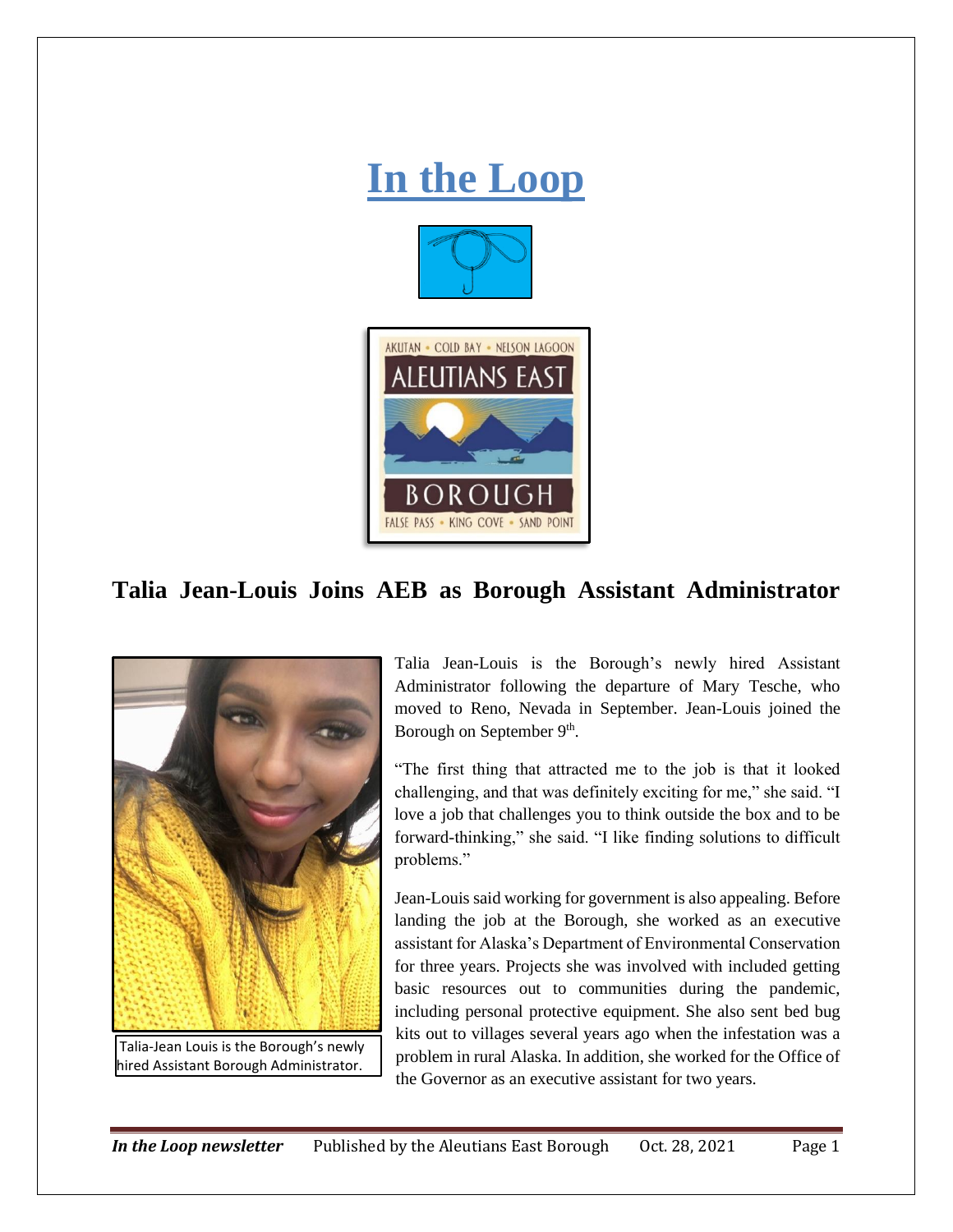"I became very familiar with government, the executive, legislative and judicial branches," she said. "It was familiar to me and working for government it's something I enjoy," she said.

This week marks six weeks with the Borough. Jean-Louis has been familiarizing herself with Borough projects as well as the budget.

"I've learned so much. I knew it was going to be a challenging job, and it has not failed to deliver," she said.

Turning challenges into opportunities is something Jean-Louis enjoys. She was born in Haiti and immigrated to the United States at the age of 11 with her family.

"I was but a small chicken nugget, starting out in life," she chuckled.

Jean-Louis grew up in Florida, and as an adult, moved to Alaska after her twin sister convinced her to come here.

"It was supposed to be for three months, and here it is 11 years later," she said.

Alaska is now home to her, and her two daughters, Khloe, age seven, Aubrey, age five, and her cat, Mr. Niblet.

"I love Alaska," she said. "There's so much opportunity here."

As for working at the Borough, Jean-Louis is enjoying every minute of it.

"I'm super excited to be here," she said.

# **Projects in the Field:**

# **Data Modernization in the Western Gulf of Alaska**

*By Charlotte Levy, Aleutians East Borough Natural Resources Assistant Director Previously published by EM4Fish*

#### **Small Fleet, Big Data**

The Western Gulf of Alaska (WGOA) fleet is a relatively small group of local fishermen that are forward-thinking and open to change. They are collectively organized as the *Peninsula Fishermen's Coalition*, and live primarily in the communities of King Cove, Sand Point and False Pass within the Aleutians East Borough. These are coastal communities without road systems; the

*In the Loop newsletter* Published by the Aleutians East Borough Oct. 28, 2021 Page 2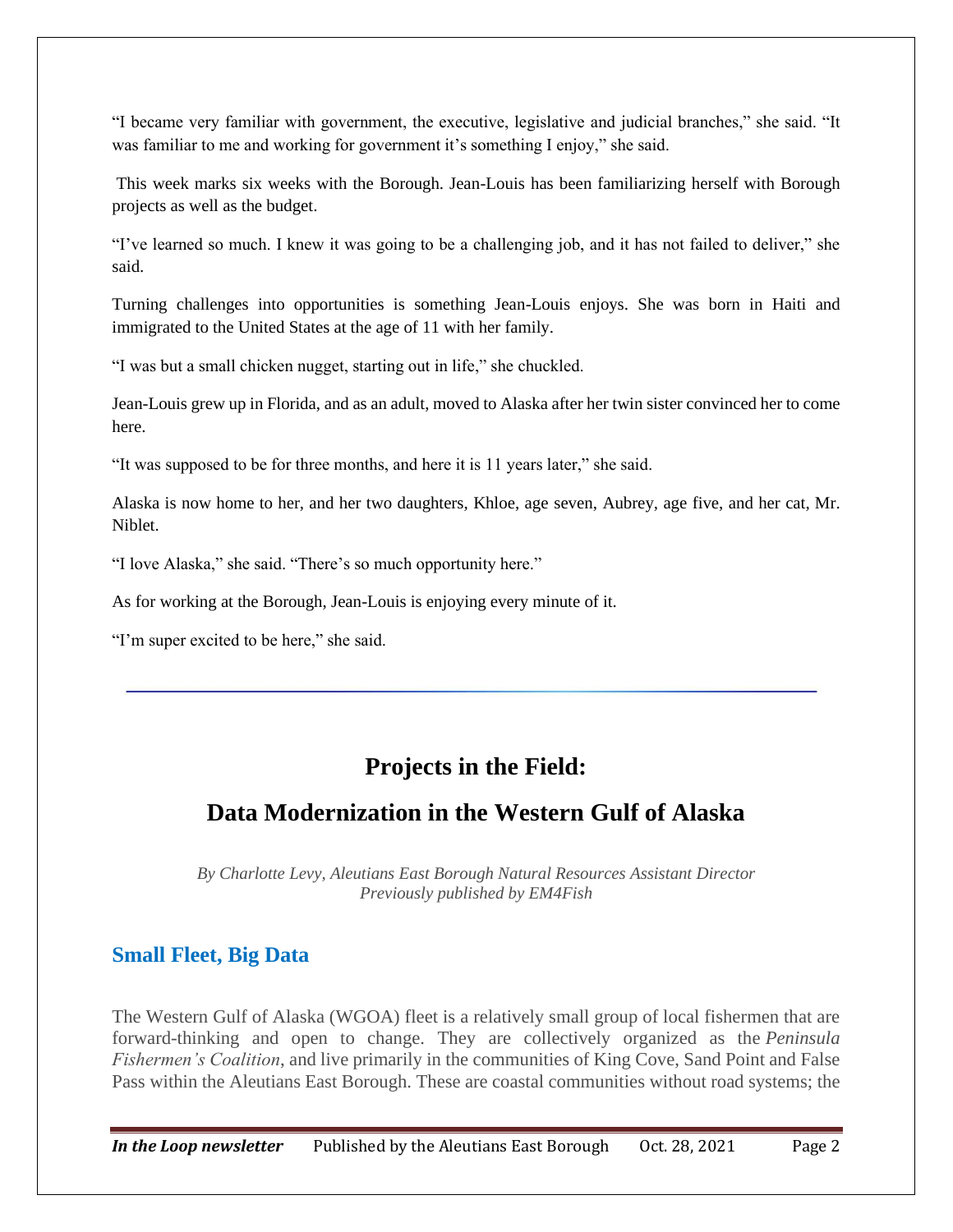cost of traveling to them is at least a thousand dollars, a two-hour flight, and a few years off your life during the turbulent final descent.



WGOA fishermen have diverse portfolios that allow them to fish year-round, rotating between fisheries. Vessels are typically small (less than 60ft in length) and are designed to be versatile, capable of switching between trawl and fixed-gear for groundfish, and seine gear for summer salmon. Fishing not only supports local fishermen, but entire communities, with a

The boat harbor at King Cove. Photo courtesy: City of King Cove

significant portion of City and Borough revenue generated from landings taxes – funds that ultimately go back into community services such as schools and infrastructure. All this to say, fishing is the lifeblood of this region. So, when an issue arises that has the potential to completely shut down a fishery, folks pick themselves up by their Grundens straps and figure it out.

Data modernization in the WGOA fleet started small enough, with fishermen simply trying to solve an age-old issue that had been plaguing them for years: salmon bycatch. Concern over salmon bycatch is not particularly unique to the WGOA, but the method by which salmon bycatch is accounted for is unique in the WGOA, and has been a point of contention for years. Ultimately, it was the fishermen who decided to take action and find a way forward.

### **One Fish, Two Fish**

The issue of salmon bycatch is sensitive throughout Alaska; not only are salmon of high economic value, they are iconic and even sacred to some. It makes sense that regulators and managers have gone to great lengths to keep salmon bycatch at manageable levels, and reduce bycatch as much as possible.

Every year, stock assessment authors and managers publish Total Allowable Catch (TAC) limits for pollock, alongside hard cap limits of Prohibited Species Catch (PSC) for Chinook salmon bycatch. When the salmon hard cap is met, the pollock fishery is closed and fishermen forgo harvesting any remaining pollock quota. Ergo, the accurate and timely enumeration of salmon caught is critical.

In the Gulf of Alaska (GOA), vessels participate in the Partial Coverage observer program. Less than 30% of trips are monitored by a vessel observer, who then follows the offloaded catch into the plant to conduct salmon census. The count of salmon is then extrapolated to the entire fleet, thus producing a rate and total number of salmon caught against the cap. This method works wellenough when a vessel delivers directly to a shoreside processor. But in the WGOA, the pollock fishery spans a massive geographic footprint, with fishing grounds located over a day's worth of travel from port. In a non-rationalized fishery (i.e., derby-style instead of allocated) like GOA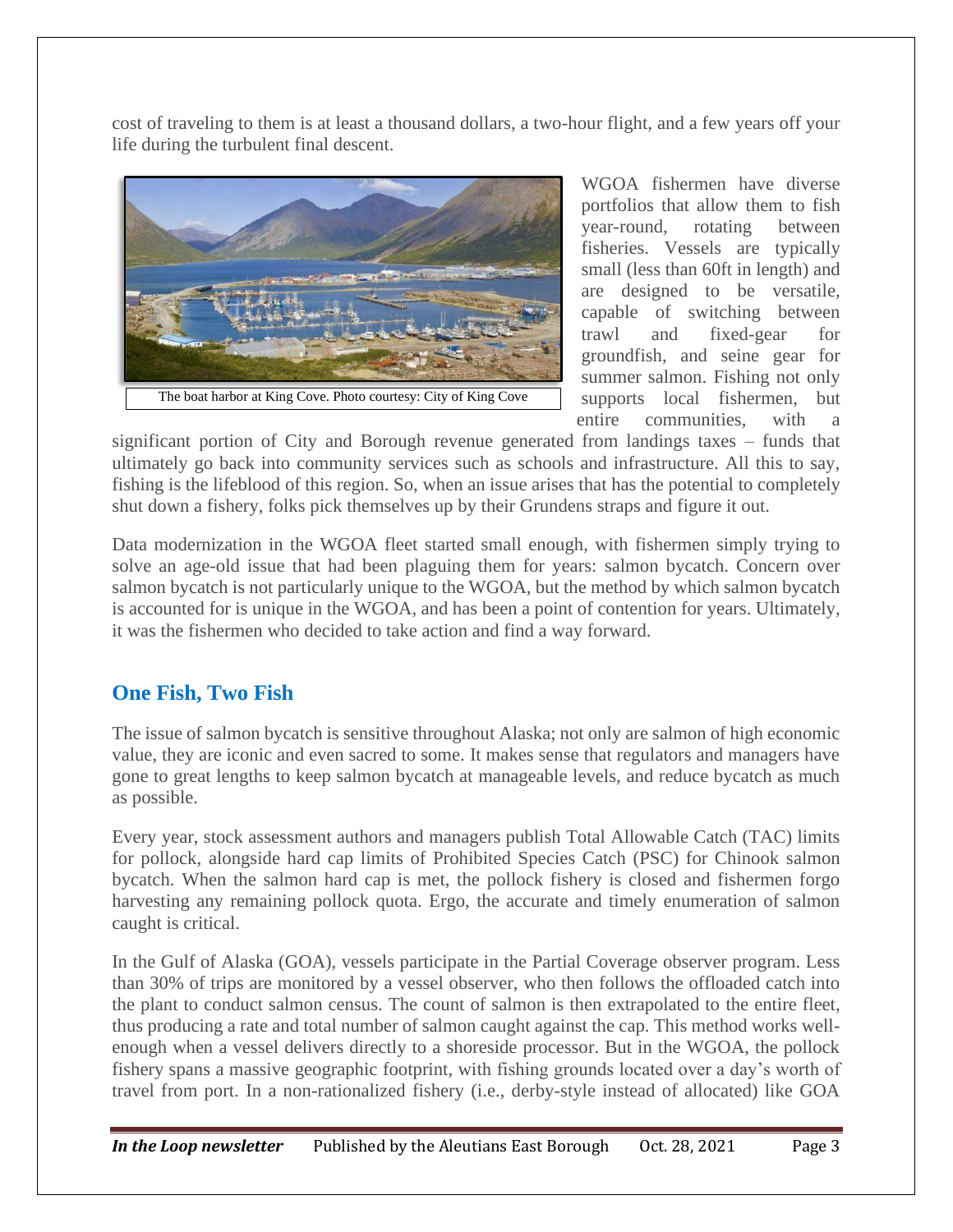pollock, there isn't enough time to steam back and forth to the plant to offload, not to mention it's generally inefficient and uneconomical. Instead, processors deploy tender vessels that retrieve catch from catcher vessels (CV) and transport it back to the shoreside plant. This model has proven to be highly successful, allowing fish to retain value by processing it as quickly as possible, and allowing CVs to remain at the grounds to continue fishing.



Here is where things get sticky: *tender vessels cannot carry observers*. In 2013, the observer program was restructured to remove potential biases that could negatively impact the statistical reliability of catch data. Unfortunately, the niche use of tenders was not considered, and the restructuring did not fully incorporate the needs of the tender component. Under the current regulated program, when a CV that is delivering to a tender is selected for observer coverage, the observer must complete all of their tasks from the CV and cannot follow the catch into the plant to enumerate salmon (like they would if they were observing a CV delivering directly to a shoreside

#### plant).

Unfortunately, it is impractical for an onboard observer to accurately sort and count salmon, and complete all of their other duties, before the catch goes into the hold. So in lieu of a true salmon census, NMFS estimates Chinook salmon PSC by using "at-sea" samples collected by vessel observers, meant to be representative of the entire haul. The count of PSC salmon is then extrapolated to the delivery, and ultimately the entire fleet.

No one said it better than John Shepherd: "Counting fish is like counting trees, except they are invisible and keep moving." So, it's not hard to understand why representative sampling and extrapolation are used in fisheries assessment – it's often unavoidable. The issue is that abundance of a given species and sample size affect the level of precision, so estimates for a relatively rare species such as Chinook salmon are biased and imprecise – and yet, are still used to manage the fishery. An at-sea sample with a few concentrated salmon may extrapolate to hundreds of salmon, regardless if hundreds of salmon were actually caught. Combined with small salmon caps, the WGOA fishermen are running two races: a race for fish and a race against salmon bycatch.

#### [Continue reading](https://em4.fish/projects-in-the-field-data-modernization-in-the-western-gulf-of-alaska/)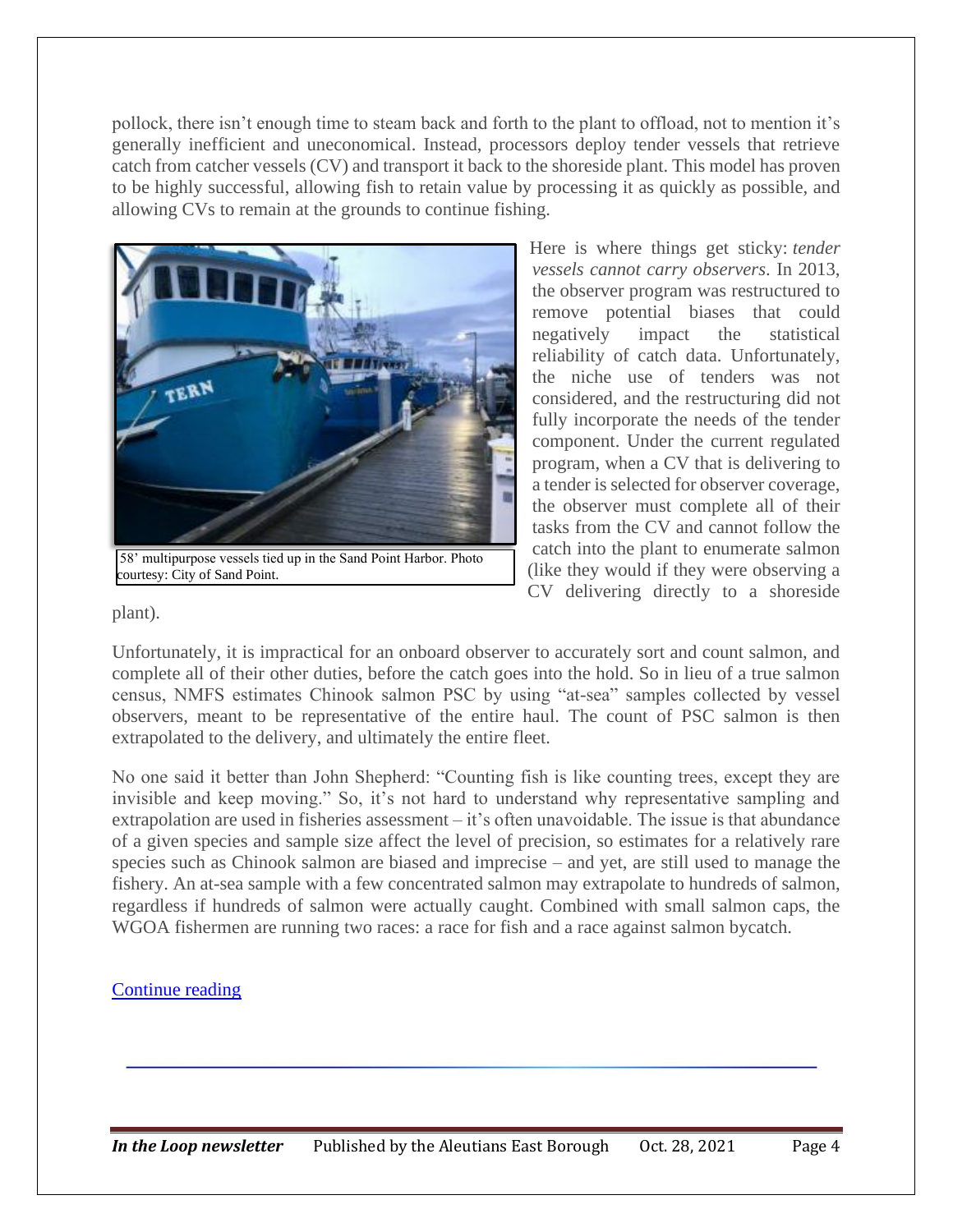# **Aleutians East Borough Natural Resources Department Seafood Raffle**

## **RAFFLE ITEMS:**

- $\bullet$  crab
- salmon
- cod
- canned salmon
- **AND MORE**

Tickets are \$10 each

This raffle is to fund local fishermen to attend the Alaska Young Fishermen's Summit virtually December  $7 - 9$ , 2021

Contact any of the Borough offices for tickets Drawing will be held on Wednesday, November 10<sup>th</sup> during the **Assembly Meeting** 

More info can be found at www.aebfish.org/raffle